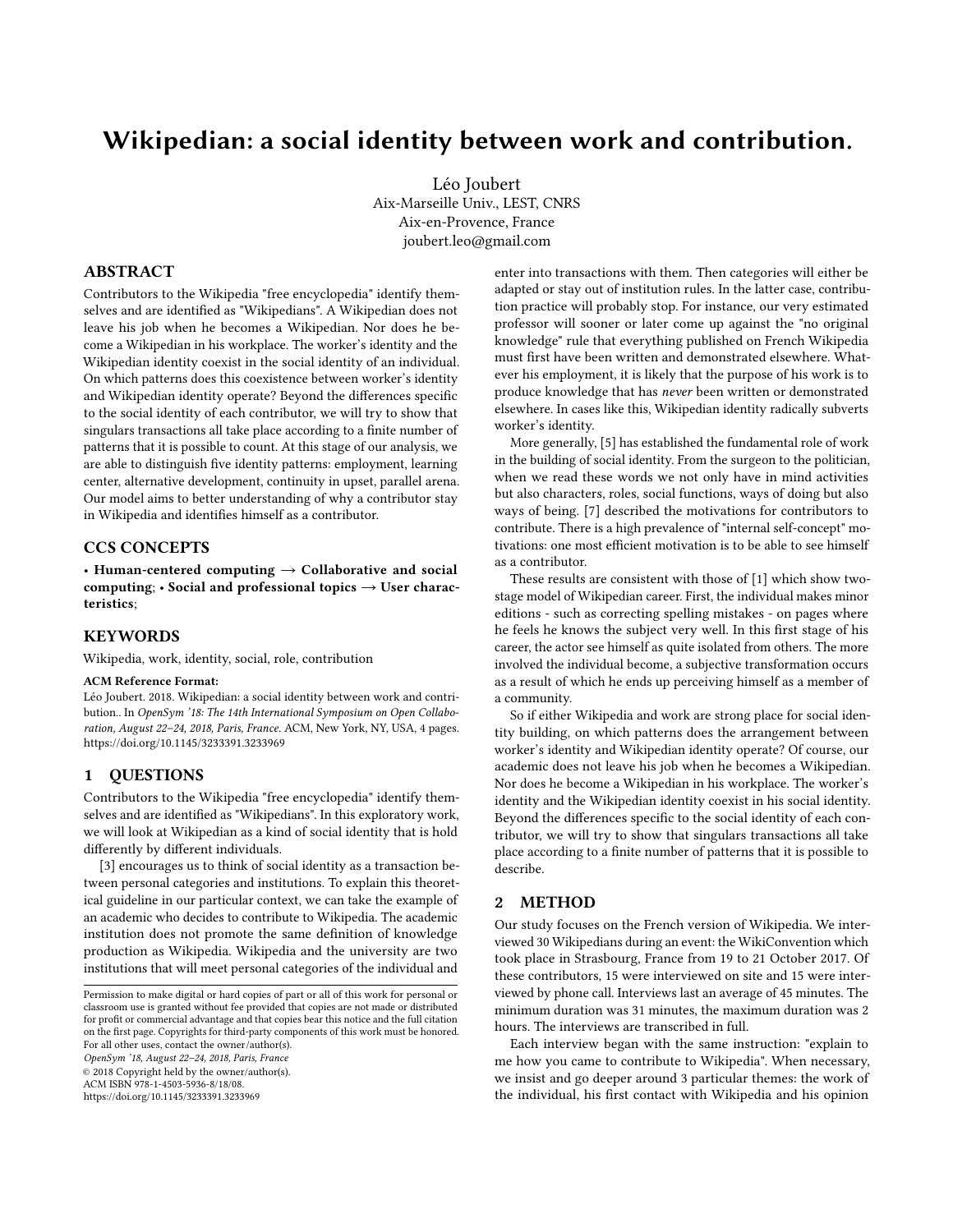of the rules of the wiki. This method produced what [\[2\]](#page-3-5) called biographical interviews. These interviews provoke an attempt by the subject to narrate his own world.

This paper is a first contact with the collected data, in which we have analyzed the relative place of Wikipedia and work in the narrative of each of the actors. As is customary in inductive work, we have constructed our categories over the course of the analysis. In the state in which we are currently presenting them, we are beginning to reach a saturation phenomenon: the new cases can be described with the categories built on the cases already analysed.

#### 3 RESULTS

At this stage of our analysis, we are able to distinguish 5 identity patterns: employment, learning center, alternative development, continuity in upset, parallel arena.

These categories must not be seen as iron cage in which all contributors are trapped for all their Wikipedian life. A Wikipedian can witch between identity patterns as he or she progresses as a contributor. Each identity pattern will be described in three stages:

- How it articulates worker's identity and Wikipedian identity;
- This articulation will be documented by examples from the interviews;
- Each pattern is based on a tension between work and contribution. As interview are read as narratives[\[2\]](#page-3-5), then this tension reveals the plot of the identity pattern.

Using contributions narratives show us quite clearly that the question "why a contributor come in ?" is not the only relevant one when asking ourselves about incentives of contribution. We should also answer the question "why a contributor stay in ?". At this stage of our investigation, our response is the following : because he can solve the plot that contributing create in his social identity.

### 3.1 Employment

This first pattern is that of an embedding between the Wikipedian identity and the worker's identity. This embedding prevents the distinction between worker's identity and Wikipedian identity other than theoretically.

In our corpus, these individuals were all employees in the public relation sector. Often inserted in an agency, the contributions of these individuals respond to the order of a client seeking to upgrade his page. We do not have precise information on the remuneration of their activity, therefore Jean-Luc mentions an annual figure of 60,000 euros for a specialized agency he founded with a partner. However, the paid contribution is not his only activity and it is therefore impossible to calculate his income exactly using Wikipedia.

The particularity of this pattern is that it must prove its legitimacy within the community. Many important contributors to the wiki have created a strong monitoring climate for paid contributions:

"It's very stressful to do paid editing because you yourself as a Wikipedian are in control and others as you declare your conflict of interest, the bar is much higher. I think there are things not allowed for paid publishers that are totally tolerated and accepted for the average publisher." Jean-Luc

- Emphasize their seniority. A paid contributor is more likely to produce sustainable contributions if he has been contributing for a long time;
- Promote respect for community values. The main challenge facing paid contributors is to show that their contributions are neutral and sourced.

Now it is possible to understand a paradox: while the paid editing is poorly viewed on Wikipedia, many central contributors engage in it with others knowing that they do. In fact, it must be understood that seniority give them a capital of recognition. In particular, being able to show that one respects the rule on Neutral Point of View (NPOV) seems very important in all interviews. For example, the page on the theory of evolution must mention both Darwinian theory and those of Christian creationist groups, and it must also mention the criticisms of one and of the other. To be an experienced Wikipedian is to benefit from the presumption that you are able to be neutral. One can imagine that paid editing have been completely forbidden by monitoring contributors. But it seems that powerful contributors gave enough proofs that they were neutral even being paid. This is why we observe a rule that deals with conflicts of interest instead of a forbidding one:

> "If you are paid - including benefits in kind - to contribute to Wikipedia in French, you must mention the identity of your client, your employer and your relationship or affiliation with that client or employer, either on your user page, on the discussion page of the articles in which you are involved, or in summary of the changes concerned." Aide:Contributions rémunérées page ; 5 of April 2018

Contributors who build their identity on this pattern must be able to match the identity of a public relations officer's work with a Wikipedian identity as a neutral contributor. The plot of this pattern is thus as follows: will a contributor succeed in facing the suspicion of conflict of interest ? And possibly the stigma of non-neutrality if other Wikipedians judge his contributions biased ?

### 3.2 The parallel arena

In the parallel arena identity pattern, Wikipedian identity is an extension of worker's identity.

This is the example of Marie, a librarian who makes visible on Wikipedia the objects of the museum that employs her. In his institution, the use of Wikipedia opened a debate with his hierarchy and the formal scope of his job evolved as she used Wikipedia:

> "when I arrived at the Musée a year ago, I adapted it. Each time I propose and I adapt a little my professional practices to the employee, to the institution, and I see what we can do on Wikimedia projects." Marie

As in the employment pattern, Wikipedian identity and worker's identity are closely linked. The parallel arena is the opposite : contributions are made within the goal of findings tools allowing to carry out tasks defined in a job perimeter. But, the case of Marie show us an frequent example of how a Wikipedian career can evolve in this pattern :

> "For example, when I'm on vacation, it's a bit like deformation... When I am on vacation I will take pictures, create articles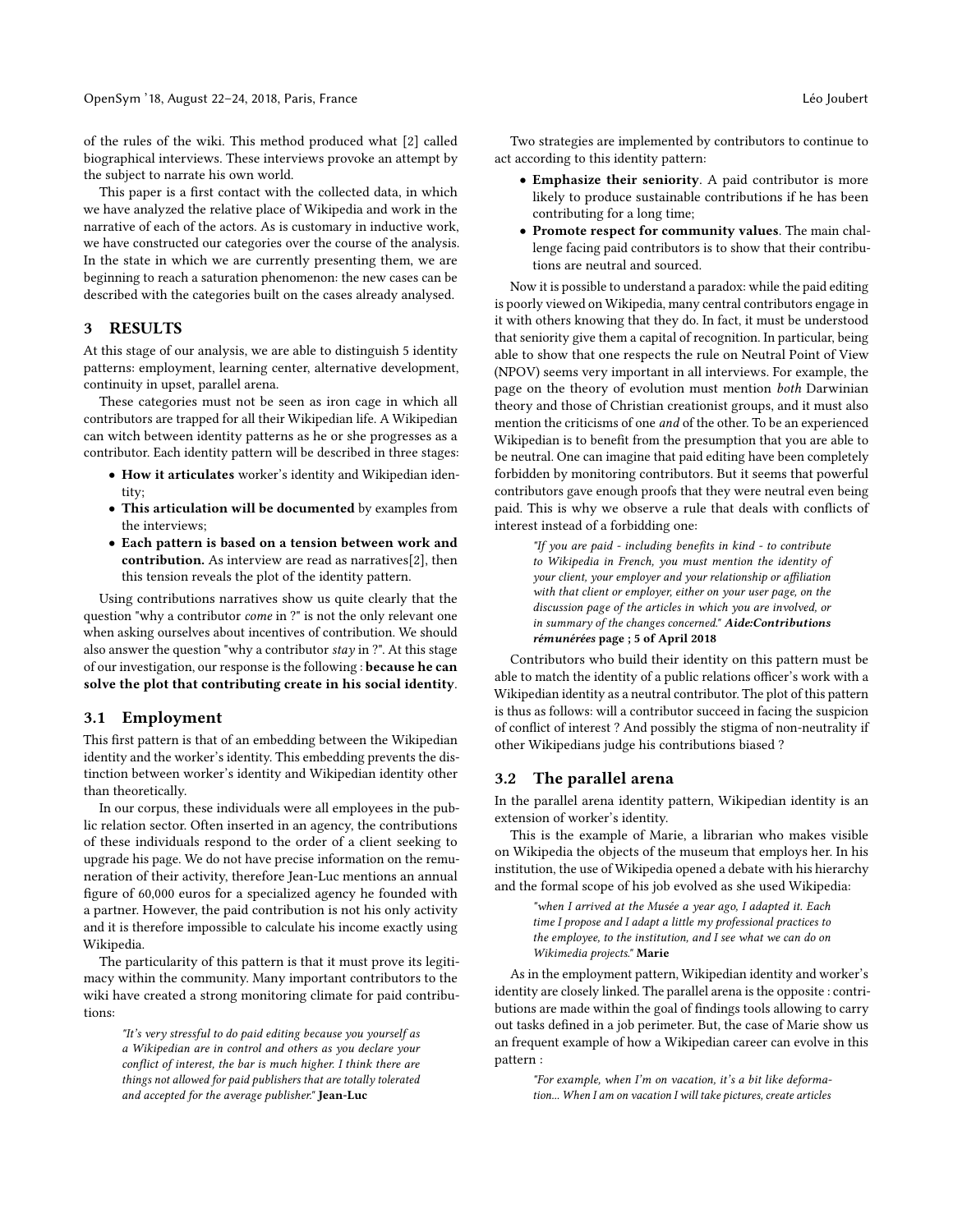Wikipedian: a social identity between work and contribution. Come Sym Muslem CopenSym '18, August 22-24, 2018, Paris, France

on Commons that will not necessarily have a link with my professional frame. Here, I'm going to go correct some pages... Did I already write an article that is really related to my professional framework no I don't think. But it is true that it is not in the service of my institution either, here is... I don't see it that way... After that, it's the time it takes, but... Yes, it's on personal time, that's it... Even for professional contributions, it happens to me, so less now because now it's a little more official too that I contribute to the Wikipedia project in the professional framework too, but here it is... I did it on the weekends, at night, because it's fun, it's nice..." Marie

This identity pattern blurs the distinction between work and other dimensions of social identity. By strengthening the commitment in the work, it allows at the same time to build a more adequate identity in the work with the self that it represents. But it is also through this commitment that a risk arises: social identity would end up becoming only a worker's identity. Being the only way of self-expression, work then becomes at the same time what defines us and what takes us out of ourselves. The plot of this identity pattern is thus the following: will a contributor be able to avoid this risk while preserving the greatest expressiveness in the work that the use of Wikipedia allows him?

## 3.3 The learning center

With the help of the image of the learning center we wish to insist on the fact that the Wikipedian identity makes it possible to build a worker's identity. This is the example of Angélique who, excluded from university, was able to develop on Wikipedia skills related to documentation work.

"And so the first article I submitted to the label, I think I stayed contributing because at the time the community was much smaller and much more friendly in general than now. My article which was thus sourced among other things with blogs, I proposed it to the label "good article" naively saying: "look I put everything that was written on this topic!!!!!". And there were contributors who were very kind and very helpful who said to me, "Uh... no, that's not how we do it. Sources are not of equal value or quality." And that's how I acquired in the end, I almost acquired a "researcher" method. It may not be the right term, but thanks to the other contributors who had these methods. And I owe them a lot for that..." Angélique

After long periods of uncertainty, Angélique found a job as a documentation assistant in a research team. It seems important to us to stress that Wikipedia has played the role of a school in the building of her social identity.

"after the event I mentioned, so the library exclusion. It was hell, the accumulation of situations of exclusion that became unbearable. I think Wikipedia helped me a lot because I found that I could talk almost on an equal footing with people who had degrees, PhD, I had nothing." Angélique

In the learning center pattern, Wikipedia is an arena to show the virtuosity of his work: it is not enough to be a good contributor, you must be seen as a good contributor. So the plot of this transaction is this: will a contributor manage to show that he is good, and will this demonstration be worth beyond Wikipedia to translate it into an opportunity on the job market?

## 3.4 Alternative valuation

The alternative valuation pattern is the opposite of the employment pattern. In employment, work identities and Wikipedia identities are indistinguishable. In alternative valuation, they are strictly parallel.

This is the example of Marc, risk manager in the human resources division but also passionate about history and geography since school.

"I think I have a frustration, I wanted to study history and geography. And in my environment, the parents, the others, my other friends said to me "ah but no! not that, it leads to nothing, tralala...". And finally I studied computer science, nothing to see... And I think I always kept that frustration of not having done those studies. And I think it was something I was really interested in, and I started contributing to it. And as the contribution gets better and better. If I look at my old contributions, I'm not ashamed of them but they're not encyclopedic, so now I think my contributions are encyclopedic." Marc

This passion for history is well known among his family. For example, he tells us this anecdote about his family:

> "I was known a bit in my family as "ah, yes Marc, that's the guy you ask him a question about a capital city, a forest, a mountain, a political party he's capable of answering you..." but that's all it was. It was limited to conversations, discussions, but there was nothing more... Wikipedia... I didn't realize it right away, but I jumped into the rift." Marc

The contribution to Wikipedia allows Marc to open a space to create a historian's public work. In an informal discussion, Marc will confide to us that Wikipedia according to him is "a landmark for frustrated people". It seems clear to us that he wanted to emphasize that Wikipedia is for him and for others the means to make exist in the eyes of others elements of his social identity that he could not enhance through work.

Identity transactions based on this pattern are caught in a permanent tension between work and Wikipedian tasks. Of all the contributors to the corpus, these are the ones who invoke the most often the lack of time as a brake to contribute more or as justification for their exit from Wikipedia. The plot is thus the following: will these contributors manage to resolve the tension, even the contradiction between worker tasks ans Wikipedia's ones?

## 3.5 Continuity in the upset

The last pattern is that of a failure of worker's identity that Wikipedian identity can support.

This is Sylvie's example. After studying engineering, she was unable to find work in this field. It will finally be used by a bank for the maintenance of its computer system. In her first job she will experience a burn out that she attributes to her "stressful responsibilities". She is now assigned to a "less stressful" position.

Wikipedia will act as a guiding thread throughout this ordeal. During the interview, Sylvie adopts a contradictory posture: on the one hand she expresses her attraction for the values of the Wikimedia movement, on the other she repeats several times that the community is "unhealthy". She makes the decision to become an arbitrator because she sees neutrality as a rule of behavior and as an intelligent way of resolving conflicts. But this commitment is sometimes painful: